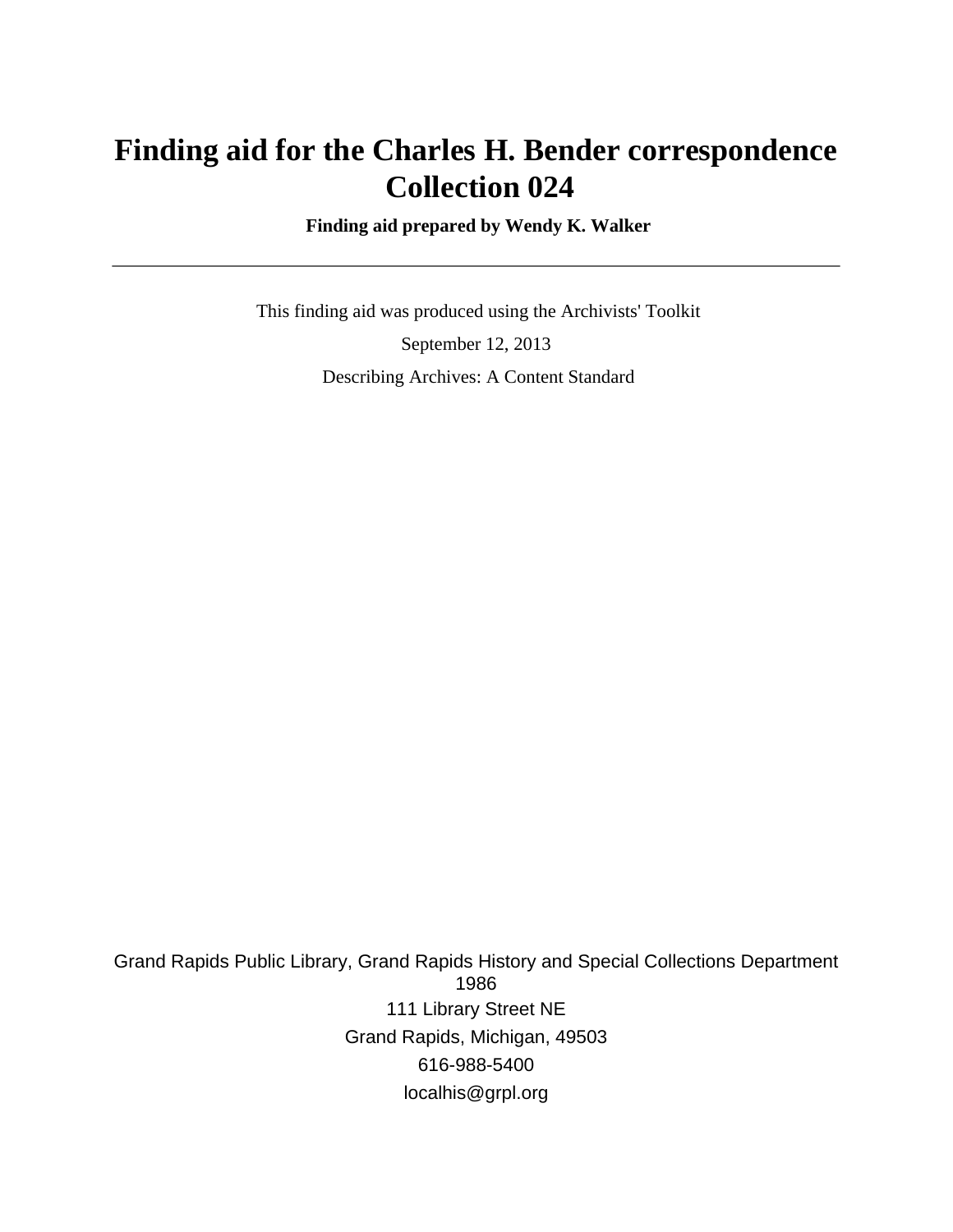## **Table of Contents**

l,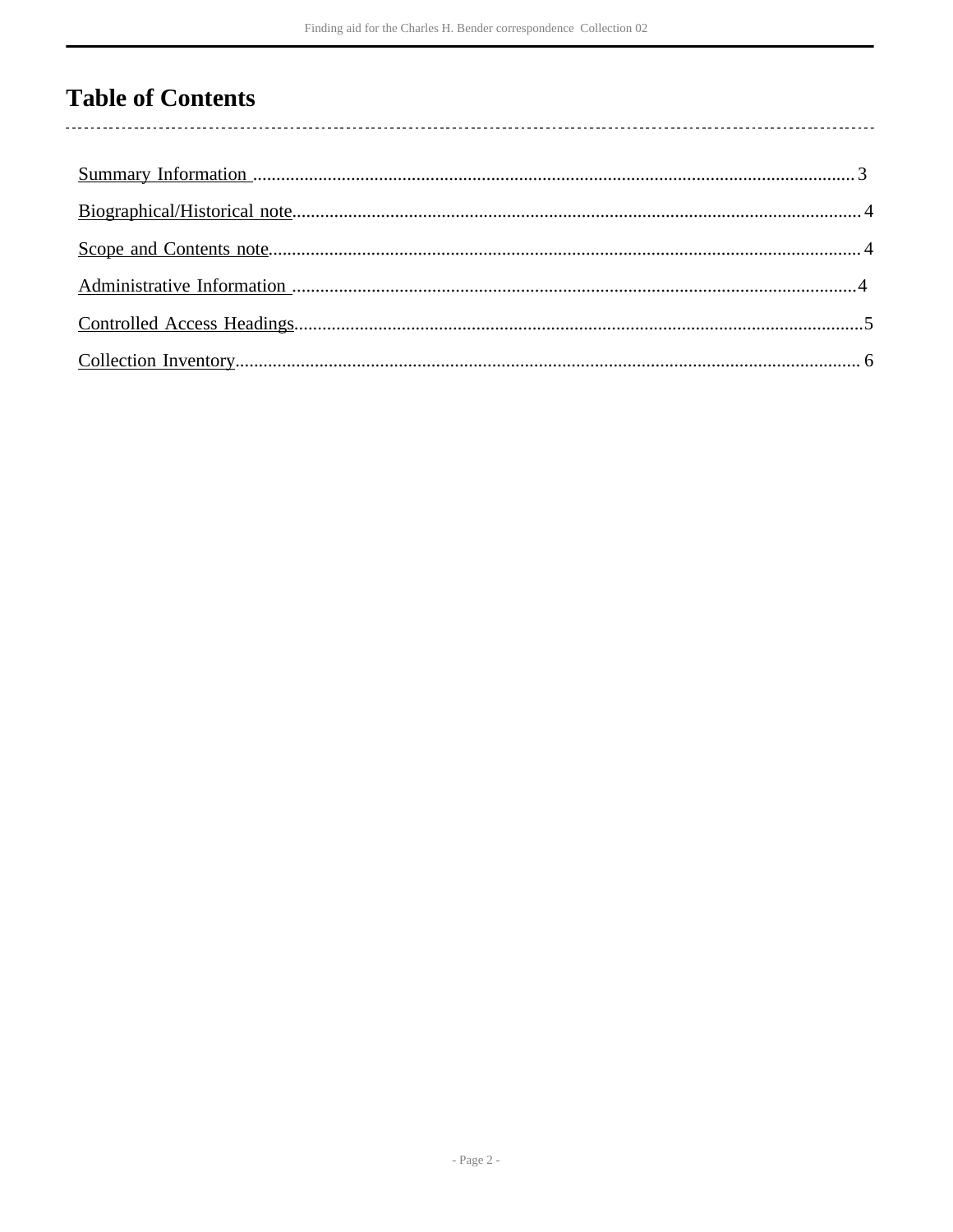# <span id="page-2-0"></span>**Summary Information**

| <b>Repository</b> | Grand Rapids Public Library, Grand Rapids History and Special<br><b>Collections Department</b>                                                                                                                                                                                                                                                                                                                                                                     |
|-------------------|--------------------------------------------------------------------------------------------------------------------------------------------------------------------------------------------------------------------------------------------------------------------------------------------------------------------------------------------------------------------------------------------------------------------------------------------------------------------|
| <b>Creator</b>    | Bender, Charles H, 1860-1936                                                                                                                                                                                                                                                                                                                                                                                                                                       |
| <b>Title</b>      | Charles H. Bender correspondence                                                                                                                                                                                                                                                                                                                                                                                                                                   |
| Date [inclusive]  | 1917, 1923                                                                                                                                                                                                                                                                                                                                                                                                                                                         |
| <b>Extent</b>     | 0.21 Linear feet One folder                                                                                                                                                                                                                                                                                                                                                                                                                                        |
| Language          | English                                                                                                                                                                                                                                                                                                                                                                                                                                                            |
| <b>Abstract</b>   | Charles H. Bender (1860-1936) was a well-known Grand Rapids banker.<br>The collection consists of humorous incoming and outgoing letters of<br>Bender. The letters relate to a practical joke instigated by Frederick W.<br>Stevens, a friend of Bender and a nationally known lawyer, diplomat<br>and financier. The practical jokes pertain to Bender's refusal to run for<br>the governorship on the Democratic ticket and his return from a tour of<br>Europe. |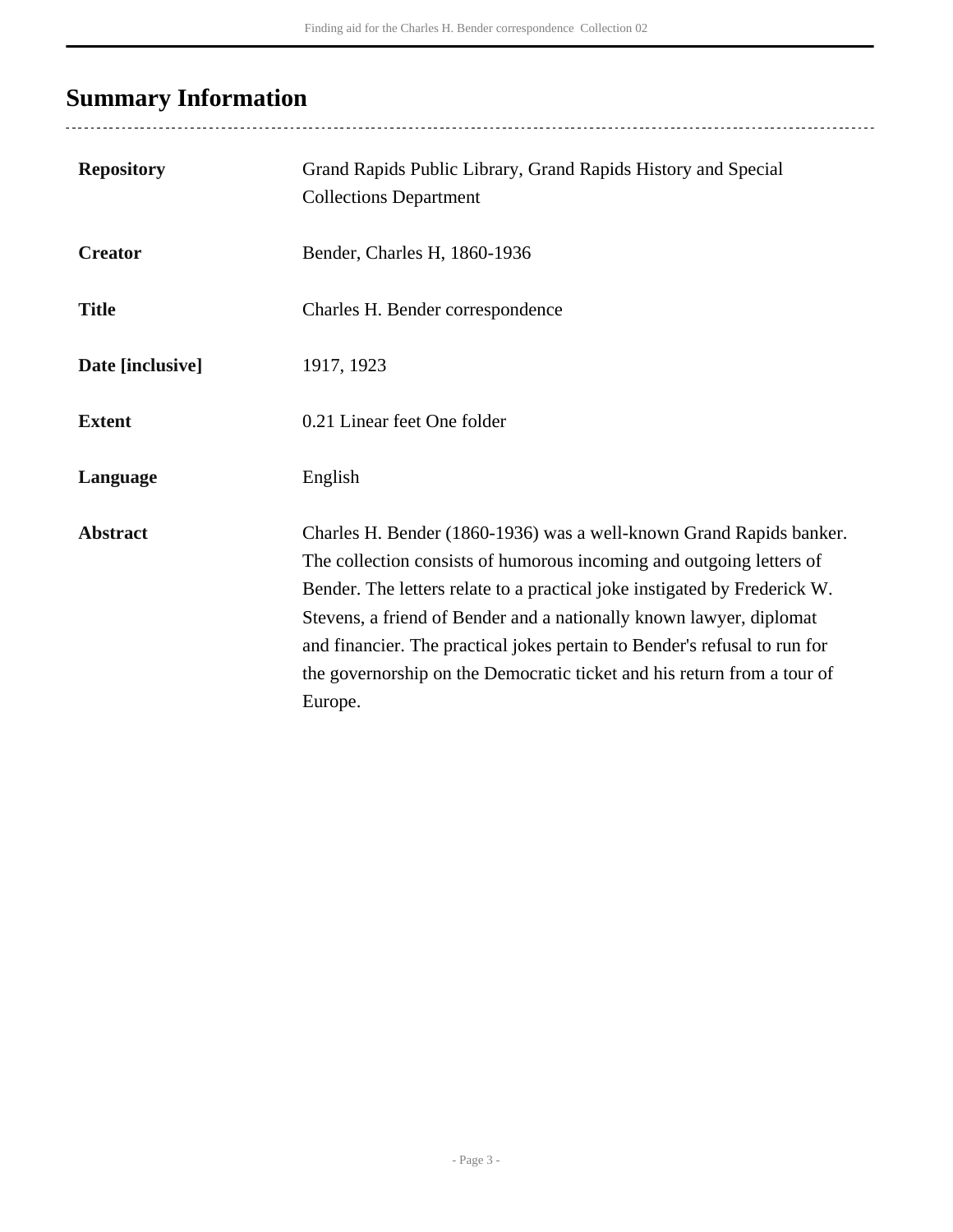## <span id="page-3-0"></span>**Biographical/Historical note**

Charles H. Bender was born at Batavia, New York, on September 11, 1860, to German-born parents. He was the youngest of ten children. He received some education there, leaving it early to pursue the field of court stenographer. In 1881 Bender moved to Grand Rapids to the employ of Melbourne H. Ford, then the foremost among West Michigan court reporters. Ford and Bender formed a partnership that lasted two years until Ford's retirement at which time Bender brought in Dar Luther.

Bender was named director of Grand Rapids National Bank in 1907 and immediately became a member of the executive committee due to his extreme talent for the profession. He became vice president in 1910, an office he held through the merger with National City banks and until he left to accept the same position at the Michigan Trust Co. in 1931. He served as president of the Michigan State Bankers Association for the 1914-15 term.

He was extremely active in the community including being the leading Grand Rapids Democrat of the time. Bender ignored a large amount of encouragement to run for various political offices. He was chairman of the local chapter of the Red Cross for nine years, which included World War I, and chairman of the state emergency relief commission from its inception. He helped organize and advance the Kent Country Club and was appointed to the local police and fire board on which he served ten years beginning in 1890. He was also a member of the Grace Episcopal Church, the Men's University Club, the Detroit Club and the Masonic Order. At the time of his death on March 28, 1936, he held directorates at many companies.

Bender married Sallie Knapp on February 2, 1891. They had two children.

### <span id="page-3-1"></span>**Scope and Contents note**

The collection (1917, 1923) contains only a correspondence series. The correspondence includes the letter requesting participation of 25 of Bender's friends, 20 of the participants' letters, and 12 photocopies of Bender's copies of his replies to various participants (1917). It also includes 8 letters to Bender concerning the second joke in 1923 on his return trip from Europe.

### <span id="page-3-2"></span>**Administrative Information**

- Page 4 -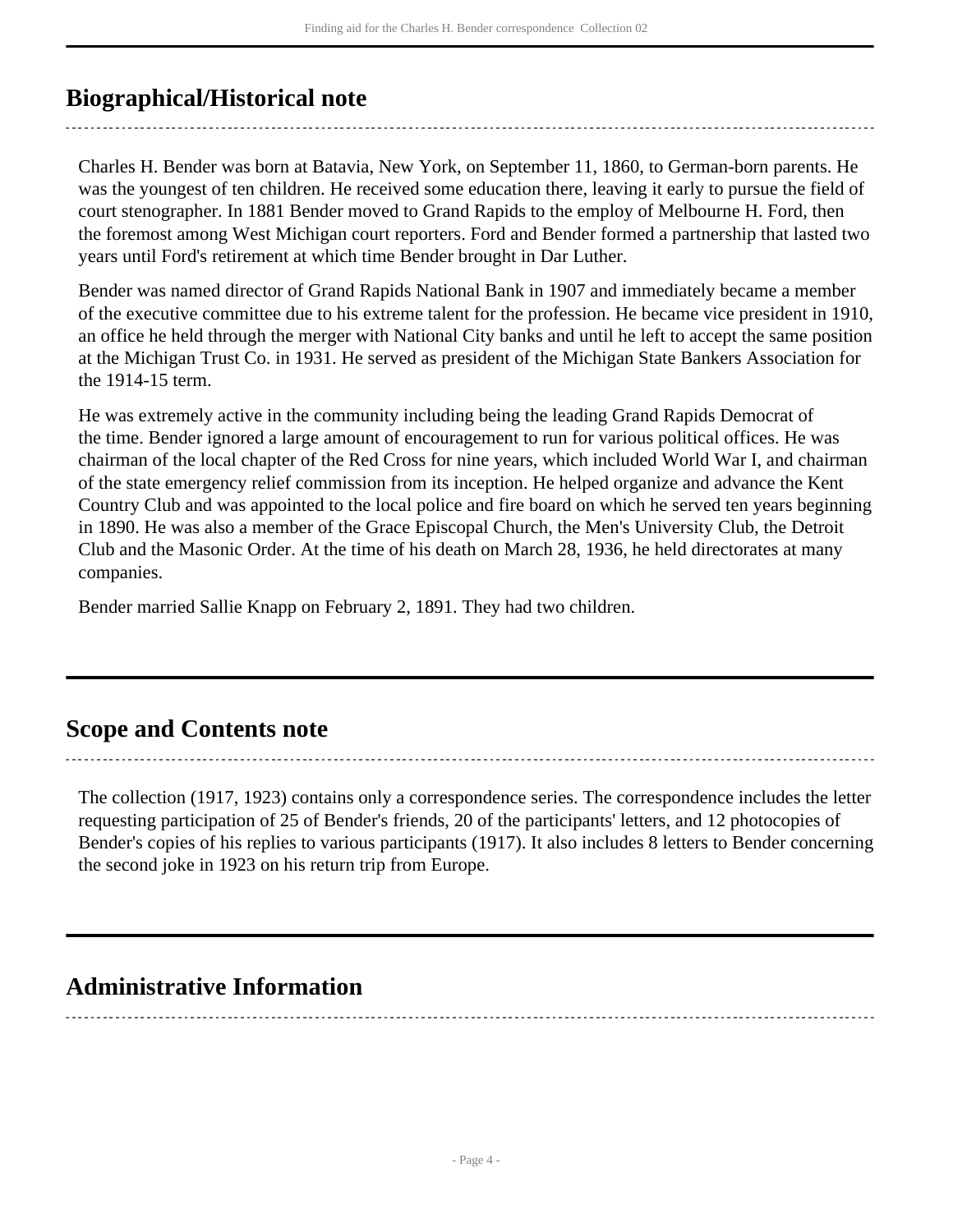#### **Publication Information**

Grand Rapids Public Library, Grand Rapids History and Special Collections Department 1986

#### **Immediate Source of Acquisition note**

Josephine Bender, 1984, accession number 1985.033

## <span id="page-4-0"></span>**Controlled Access Headings**

 $\overline{a}$ 

**Geographic Name(s)**

• Grand Rapids (Mich.) -- History